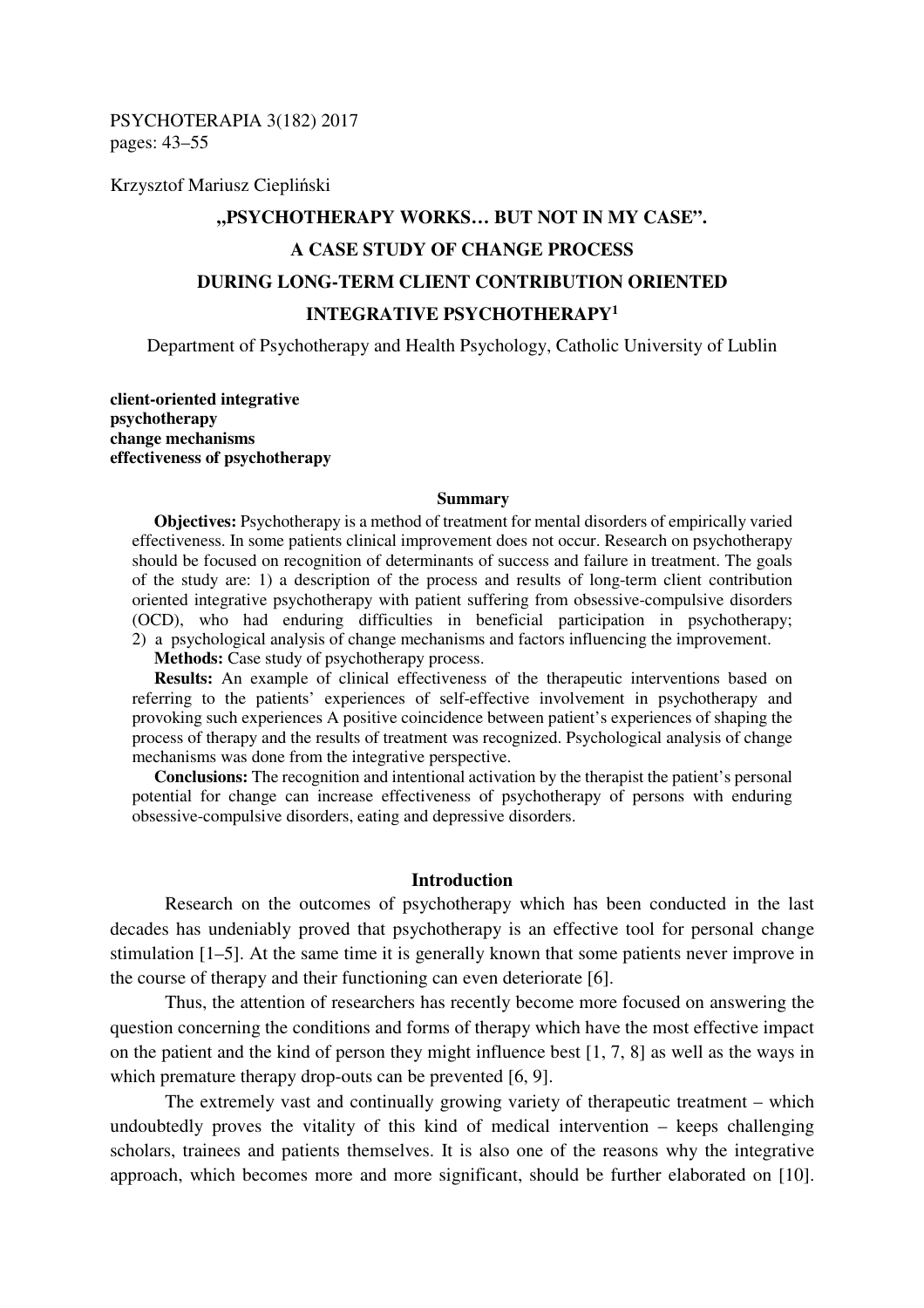Especially since an important target of observation and research on psychotherapy is devoted exactly to the mechanisms of its influence [7].

According to Jan Czesław Czabała [2], one of the leading representatives of the integrative approach in psychotherapy, clinically substantial changes can be interpreted as such thanks to the presence of therapeutic factors, among which the most important ones are: the quality of the therapeutic relationship (or of its equivalents), providing patients with adequate conditions necessary to gain new types of experience and knowledge of oneself and the environment, as well as space for experimentation on taking actions differing from the usually undertaken ones. Czabała perceives psychotherapy as a process of learning to solve problems which arise on several basic levels of human experience. However, difficulties may emerge in the process of adequate recognition of patients' aims (patients might not know what they need, or what they want to achieve), recognition of the ways to fulfil needs or realize goals (patients do not know how to attain goals and to meet their own needs), recognition of the possibility to make use of specific ways to reach goals (patients do not know what and how these might be available), as well as the assessment of the consequences of one's actions on the road to goal attainment (patients do not know which actions were effective and, therefore, cannot plan future actions) [cf. 11].

Czabała, as a representative of the integrative approach, deems that a valid and useful procedure in the subsequent phases of the therapeutic process would be to stimulate the various mechanisms of change which are appreciated in the more traditional paradigms of psychotherapy. Another important trait of such an approach is the emphasis put on patients' agency, since they should not be perceived as mere consumers of "therapeutic services" but the co-authors of change, both on the goal-setting level, its realization strategies, as well as the assessment of their effectiveness. It is concurrent with the state of contemporary research on the discussed issue [12].

The author of the present study [13] points to the possibility of a practical integration of the above-mentioned way of understanding and application of psychotherapy with elements of the existential approach which underline the pivotal role of patient contribution to the process of change, as the one proposed by Viktor E. Frankl [14, 15], as well as logotherapy, creatively promoted on the Polish psychological ground by Kazimierz Popielski [16, 17]. Among the techniques of logotherapy focused on an active contribution of the patient one should mention paradoxical intention and dereflection. The essence of the first one is based on encouraging the patient to do or desire the exact thing that fills them with fear. On the other hand, dereflection means consciously redirecting the patient's attention from the activity they are deeply absorbed in and, as a consequence, excessively motivated to keep carrying out. It needs to be accentuated that logotherapy techniques are not underscored by mere persuasion or suggestion, but set out to activate patients' subjective agency – their capacity for self-transcendence and selfdistancing [18, 19].

The results of meta-analyses on the determinants of psychotherapy effectiveness suggest that the factors connected with the patients' participation in the therapeutic process, including their engagement in the therapeutic alliance, are the most significant indicators of treatment effectiveness [1, 12, 20]. According to Bohart [21] the recognition of the active agent in the patient, who subsequently makes use of the therapist's actions to introduce change, explains much of the contemporary research on psychotherapy effectiveness (an example of that may be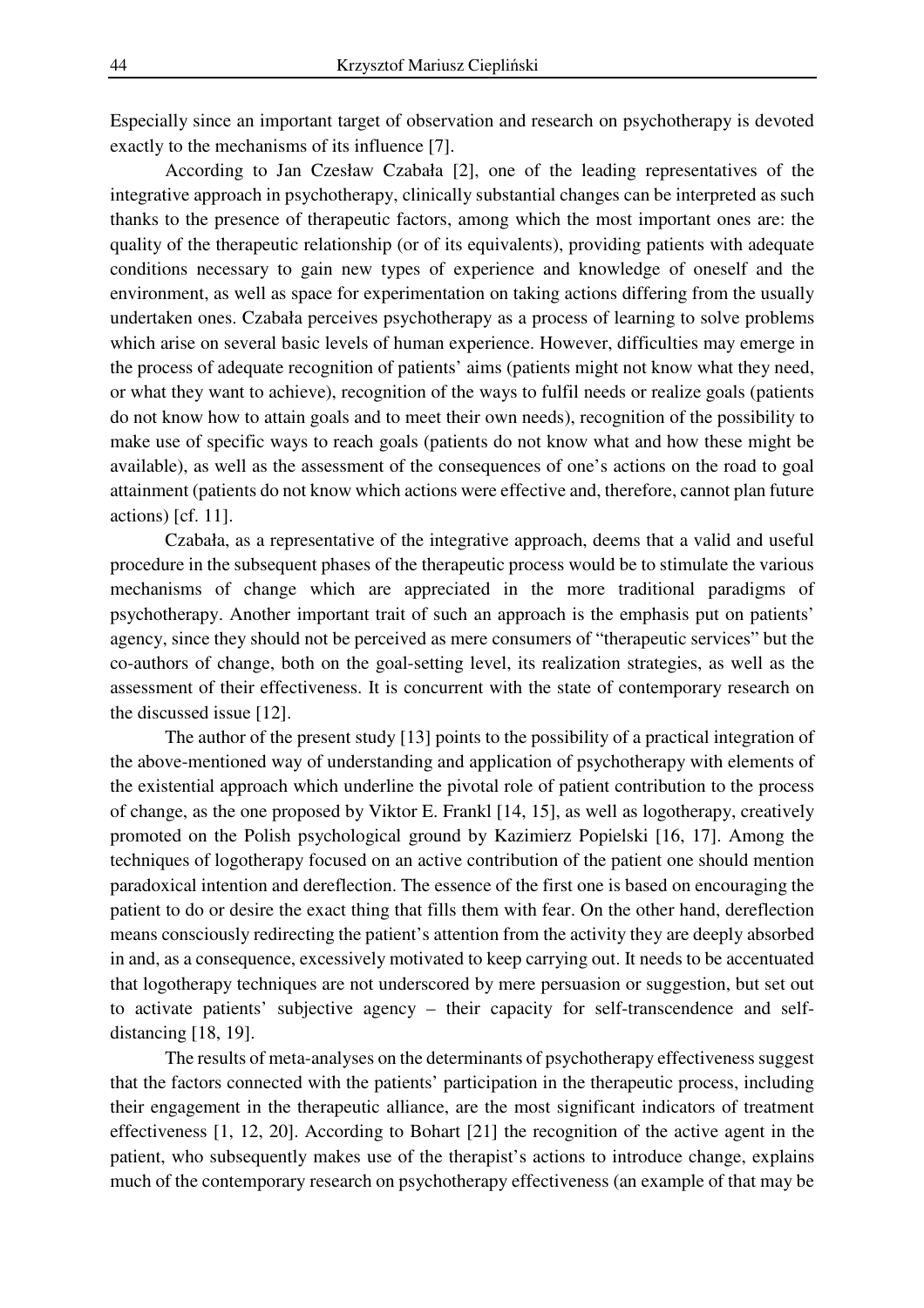the fact that patient assessment of therapy outcomes correlates with psychotherapy results to agreater degree than therapist assessment). Thus, one of the more pressing challenges lying ahead of scholars today is a more profound scientific exploration of this issue. And it is exactly this stipulation that the present paper refers to, being a clinical study of the change process in a patient during long-term client contribution oriented integrative psychotherapy conducted on the basis of the assumptions discussed above.

#### **Case study**

Ms  $M<sup>1</sup>$ , a single, 29-year-old university graduate, came to me with intense obsessivecompulsive symptoms and prevalent obsessive thoughts and ruminations (F42.0). When interviewed, the patient was additionally diagnosed with recurrent depressive disorders of mild to moderate intensity (F33.0–1), as well as eating disorders in the form of atypical bulimia nervosa (F50.3). On arrival, the patient admitted to 10 years of experiences connected with receiving various forms of psychiatric treatment. She had individual symptoms of anxiety and OCD dating to as early as childhood, but it was not until late adolescence that they developed to an extent which made the patient seek treatment. Ms M received initial therapeutic and psychiatric help as a first-year university student. After the second year of her studies, she applied for a yearly sabbatical leave, having experienced intensified difficulties in her normal functioning. Ever since that period, the patient has been repeatedly changing types of administered medicine and kept undertaking many attempts at psychotherapeutic treatment. She has tried a variety of therapeutic approaches (NLP, psychodynamic therapy, CBT) and forms of psychotherapy (individual, group, out-patient and in-patient treatment), all of which she deemed of scarce assistance. The result she mostly appreciated was the possibility to relate to other patients undergoing similar difficulties – a fact which made her feel less stigmatized. Due to the lack of expected therapeutic effect as well as various objections expressed towards psychotherapists themselves, the patient would normally quit treatment prematurely, which in the end led her to believe that psychotherapy – in general – is ineffective. Course of psychotherapy

The patient sought help in my private psychotherapeutic practice, informing me on the outset about her intense OCD symptoms and other anxieties (e.g. fear of darkness). In that period, the patient was active in her career which allowed for her personal and financial independence. Ms M denied any difficulties as far as interpersonal relations were concerned, with the exception of lacking experience in partnership relations. Additionally, she has not complained of any difficult relations in her family of origin. Apart from discomfort regarding the symptoms of her disorder, Ms M complained also about her professional environment. She did not feel comfortable at work since – in her opinion – professional and ethical standards in her work place were far too low.

Having analysed the patient's problems, as well as her expectations, a contract was concluded for individual psychotherapy in the integrative paradigm. Already from the initial sessions, Ms M expressed objections to the course of therapy and its logistics, inquired about

l

 $1$ Data which would enable patient identification has been altered. The patient's written consent for publishing the present case study has been obtained.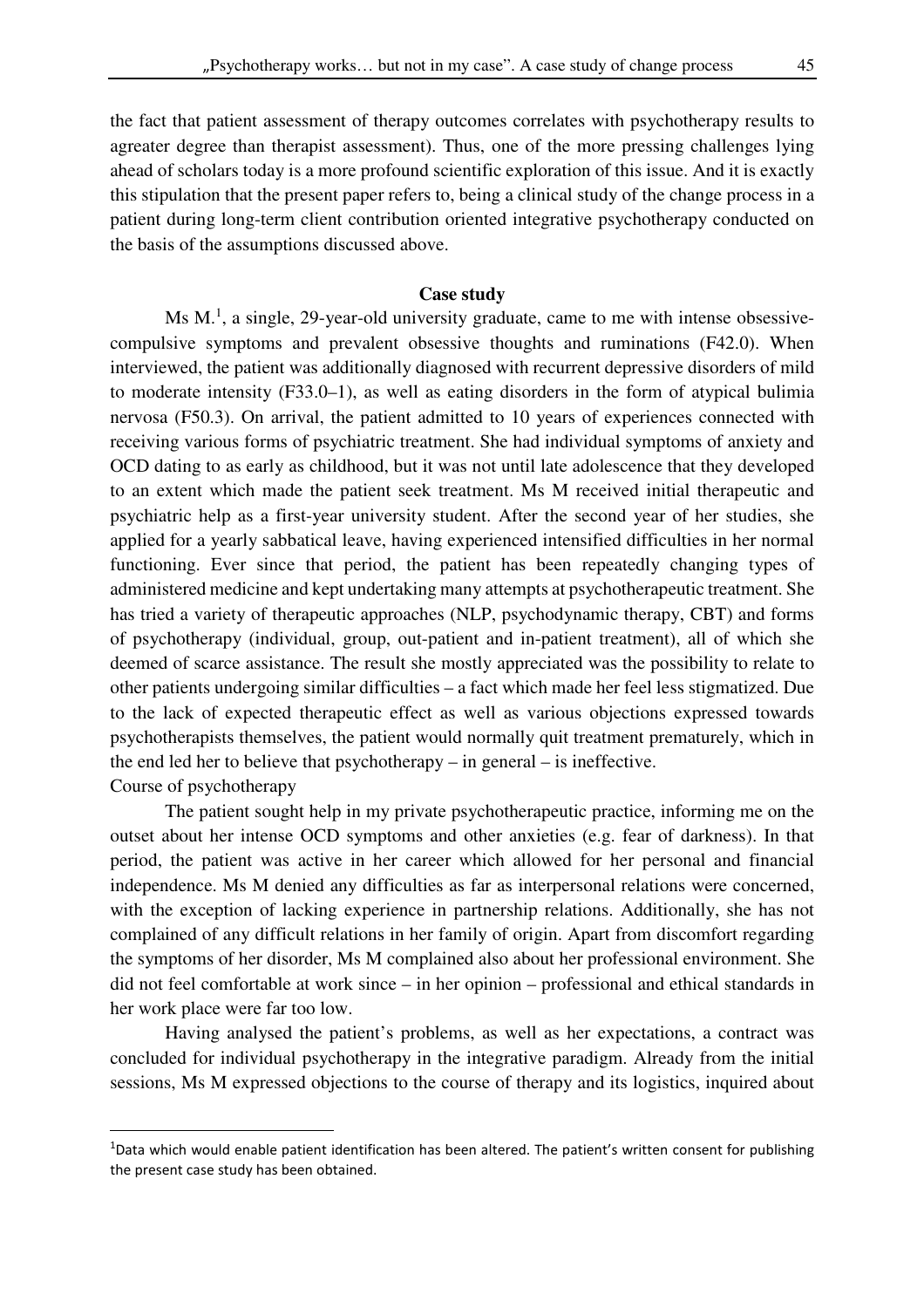its assumptions and the validity of applied treatment, and concentrated on the limitations of the therapist. After several sessions, the patient expressed her worry connected with not being able to meet the costs incurred in the course of therapy. During our 12th meeting, after which several weeks of break were envisioned (connected with the holiday season), the patient announced her plans of terminating psychotherapeutic treatment, despite the lack of any significant improvement. Having taken into account Ms M's therapeutic experience to date, her announcement was interpreted as an indicator of a fixed difficulty with establishing and maintaining therapeutic alliance, which was previously manifested in frequent drop-outs.

The therapist was fully aware of the fact that the therapeutic relationship is acted out by the patient in a control conflict schema and her reservations regarding treatment fees were most probably a form of rationalizing camouflage of such tendencies. Unfortunately, any attempts at discussing the patient's behaviour and announcements were strongly opposed to every time. The therapist was thus confronted with a dilemma whether to keep insisting on frustrating the patient's need for excessive control of the situation (inherent in the profile of her disorders) and, as a consequence, risk another, highly probable drop-out attempt on her part, or whether to find another solution. In this context, the therapist decided to seek advice within the existential paradigm which accentuates individual subjectivity of the patient in therapy [16, 17]. He acknowledged the fact that the patient, despite the limitations connected with relating to other people (which is typical for the kind of disorders she manifested) can still communicate from the personal level; namely, she can be "heard" by the therapist. On the basis of these assumptions, the therapist decided to address the patient's objections regarding the ways the therapeutic process is to be financed and suggested continuing NHS-refunded form of psychotherapy. He also informed the patient that in such circumstances she has the possibility of being qualified for group therapy, which, as she previously stated, was judged relatively helpful by her.

Thus, after several weeks of holiday, Ms M appeared at a state mental health counselling centre for adults. After three sessions there she was qualified for a heterogenic out-patient therapeutic group led by her current therapist. Group sessions were process-oriented with elements of Morenian psychodrama, held every week for two hours.

From the very start, Ms M found it difficult to take part in group work. She has very quickly assumed the role of an outsider. She refused to participate in exercises which would facilitate self-presentation in the group and during sessions she would often stay silent, manifesting symptoms of psycho-physical tension. She missed the meeting twice. Despite her formal consent to continue working in the group for at least 10 months, after 12 weeks she announced her intention to terminate the contract and leave the group. As an explanation she informed of her plans to undertake post-graduate studies and not to be able to tolerate any further "time wasting" activities connected with group sessions. She upheld her decision and realized it, ignoring the encouragement to remain in therapy, including offers of logistic help formulated by other patients.

Even though Ms M quit group therapy, she expected individual therapy to be continued and the therapist agreed. After two individual sessions, the patient once again manifested intense difficulties with establishing therapeutic alliance. She avoided discussing her own problems and kept inquiring about the therapeutic workshop, despite obtaining detailed explanations each time. The therapist felt that the patient expects him to assume full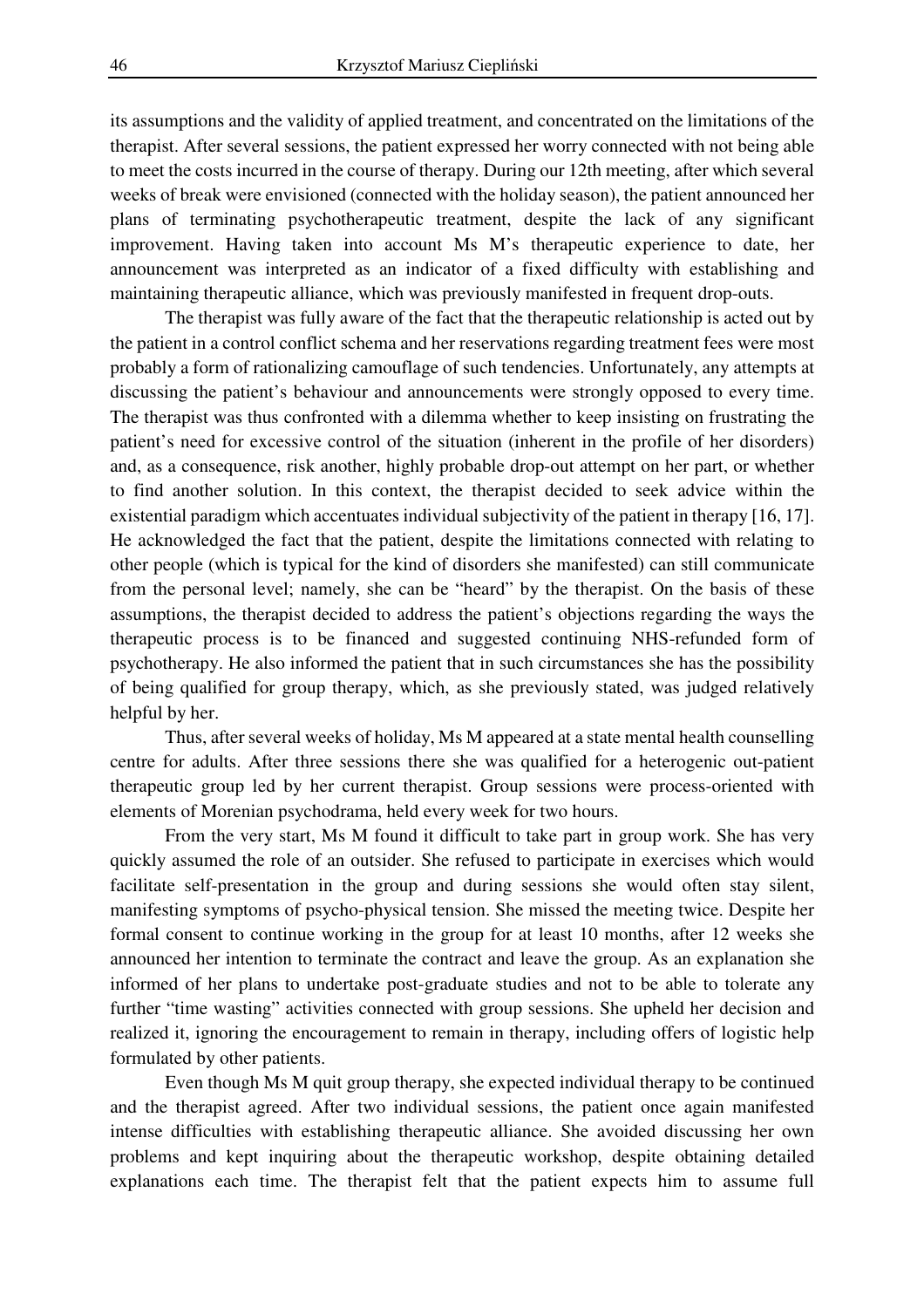responsibility for the course and results of treatment. In the face of being repeatedly ineffective in his attempts to establish therapeutic cooperation, the therapist informed Ms M of his own "helplessness" and the sensation of having exhausted any possible future therapeutic assistance. At the same time, he communicated his readiness to conduct three more sessions after which – should no "breakthrough" appear in their mutual therapeutic relations – he would terminate the therapeutic contract. The patient gave her consent to the conditions delineated by the therapist.

During the last of the three planned sessions, a clear change in the behaviour and level of openness presented by Ms M could be observed. She started to express her more personal ideas in an emotionally coherent manner. The patient declared her will to engage more fully in the process of further psychotherapy. She asked for the contract to be prolonged, a request which was accepted by the therapist.

The situation described above proved to be ground-breaking for the subsequent course of treatment. For several months to come, the patient frequently attempted to introduce her own personal life experiences and examine them together with the therapist. Techniques based on psychodrama turned out to be extremely useful for the progress of the therapeutic process. The therapist often encouraged the patient to externalize her internal roles with the use of psychodrama, challenging her to use dramatic dialogue as a form of communication between the various perspectives of her internal "I". During one of her monodramas, Ms M symbolically enacted and reflected her own position in the family of origin, which would later become the blueprint for her subsequent assessment of experiences and life opportunities. She also enacted a dialogue with her OCD symptoms on the psychodramatic stage. During the enactment, the patient disclosed painful, embarrassing circumstances of the appearance of such symptoms in the period of adolescence – experience which she, so far, had kept hidden.

Monodrama work enabled the patient to confront and modify significant elements of her experience which were impairing her current functioning, and as a consequence – allowed her to open up to new attitudes to herself and the environment. With time, Ms M began to change her own image, enriching it with new forms of self-presentation, i. e. her clothes and make-up. She made an effort to attempt new communication behaviour, including a more active search for personal and intimate relationships. In was in this period during the course of therapy that the patient confronted some of the more important experiences she had in the psychosexual sphere. The therapy was accompanied with visible positive changes in the quality of Ms M's engagement and the level of her openness during sessions. A significant reduction of clinical symptoms was also in evidence, which inclined her to discontinue the use of medication.

Also in this period, however, the patient continued to realize a "strained", perfectionist schema of modifying her own behavioural patterns, which she later recognized as "self-abuse" (she tried to be perfect working out at the gym, going on an appropriate diet, and fulfilling her professional duties). After the initial improvement, the patient went into crisis, which was manifested with a significant intensification of depression. She pointed out her experience of an impasse and the inability to overcome it. She stopped working for several weeks to – in her words – "take care of herself". After discussing things with the therapist, Ms M decided to accept the offer of a renewed participation in group therapy, aimed at enabling her a more effective work on experiencing herself in relation to others.

This time she managed to be consistently present at sessions during which she would introduce her own experience connected with current life events, as well – to a smaller extent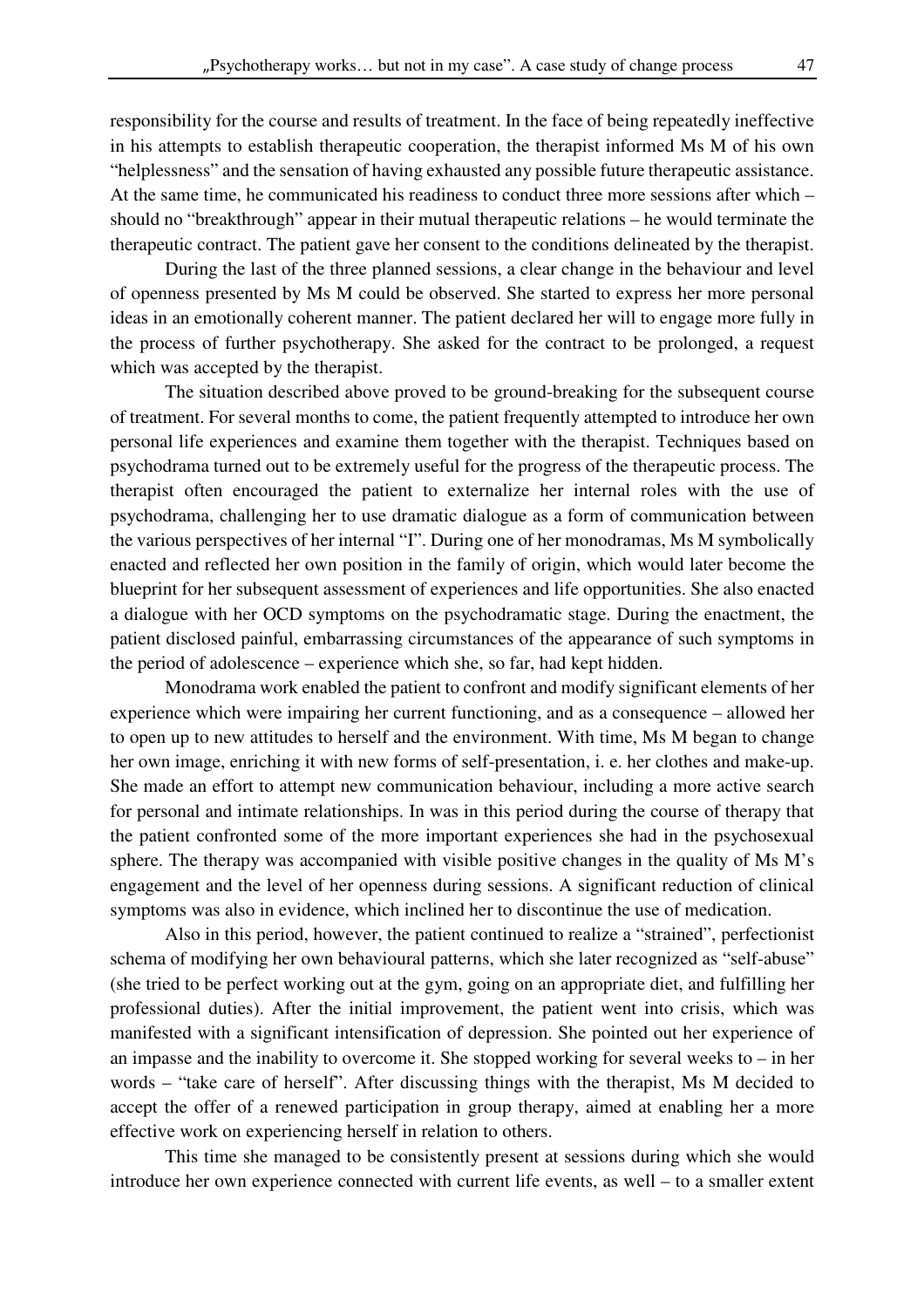– the relations with her family of origin. Unlike the previous attempt at group therapy, Ms M was actively participating in the therapeutic work of other patients; among others, she accepted requests to act out an auxiliary ego in protagonist psychodrama scenes. In the course of group therapy, her depression symptoms disappeared and the spectrum as well as the intensity of bulimic episodes decreased. The patient worked on developing spontaneity in the group, expressing her attitude to others openly and managing conflicts. She also pointed to the importance of intimate and sexual relations issue.

The last stage of treatment took the form of a yearly individual supportive psychotherapy, with meetings held every several weeks. During subsequent sessions, the patient recounted her experience of introducing important changes into her personal and work life. She has made the effort to engage in an intimate relationship; to a significant degree she has accepted the limitations and opportunities connected with her principal employment; she has engaged and reflected on the style of functioning in new professional roles; she has made up her mind about buying a flat and put it into life. During some of the sessions she informed the therapist of her experience connected with introducing changes to relations with the members of her family of origin. The previously rigid, disadaptive beliefs and internal roles of the patient were greatly modified: among them the role of the abandoned, "inferior" child, passively observing life, or a person bereft of opportunities and misunderstood by others.

In this period the patient considered therapy as an occasion for reflection and discussion of undertaken actions. Therapeutic interventions applied were focused on strengthening her agency by appreciating her attempts at introducing new behavioural patterns. In the meantime, the patient acquired further experience allowing her to reaffirm the conviction that she had an actual influence (though not unlimited) on the level of her own psychological needs gratification, including the ones concerning intimacy in interpersonal relationships. An important element of the therapeutic relation on this stage were the discussions on the possibility of accepting failures and obstacles in life, as well as the negative consequences of various choices.

Another subject under consideration was the relationship with the therapist, including the evolution of its quality and the content of therapeutic alliance. On this occasion, the patient expressed her appreciation of the skills and determination of the therapist when it came to providing her with psychological assistance.

#### **Psychological analysis of the change process**

In spite of the initial difficulties with establishing therapeutic alliance, the course of psychotherapy depicted above can be deemed successful. Such assessment is supported with the evaluation of its objective effects, i. e. a significant reduction of clinical symptoms and a wide spectrum of personal change introduced by the patient, as well as her subjective conviction of the benefits obtained in the course of therapy. Bearing in mind the patient's previous attempts at treatment, being frequent and judged as having little effect, an intriguing question concerns the determining factors of the success achieved in the discussed therapeutic process.

What comes to the foreground is the patient's paradoxical and ambivalent attitude towards psychotherapy and the person of the psychotherapist. On seeking my help, she was aware of having attempted 10 (sic!) unsuccessful (in her opinion) forms of such treatment to date. Therefore, the first significant undercurrent introduced by her was mistrust and resistance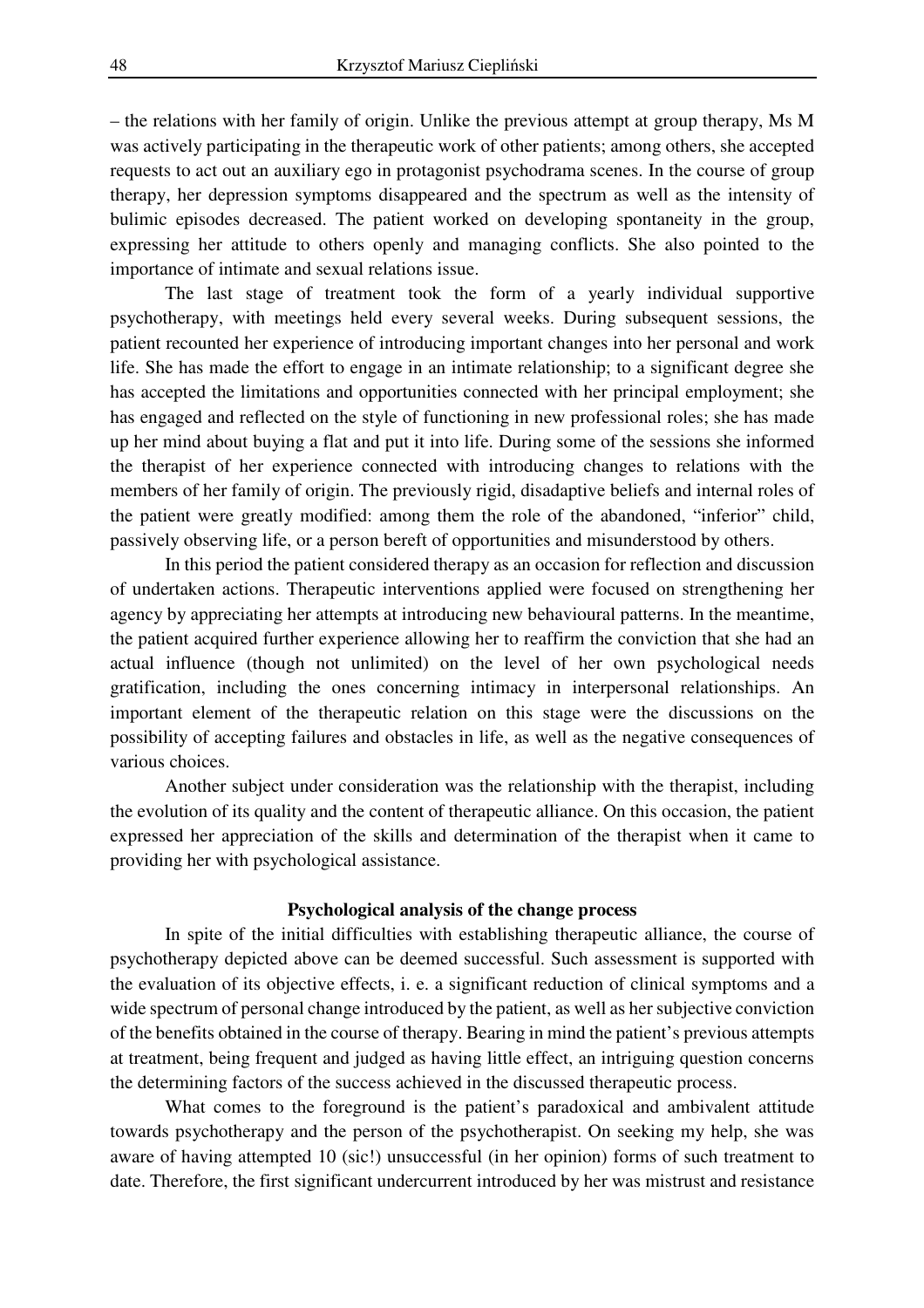towards another recommended therapist. It seems that an important element of sustaining the therapeutic relationship in that period was the fact that the therapist managed to contain these, mainly unconscious, needs and attitudes.

On entering yet another therapeutic process, the patient reactivated the schema of "unsuccessful therapy" and an "ineffective, formal, therapist indifferent to her world". During sessions, Ms M behaved in a competitive manner, putting the hypotheses introduced by the therapist in question, and simultaneously safeguarding access to the more profound personal experiences, which, in practice, made working based on insight impossible. It can be assumed that her criticism of the quality of provided assistance might have been a form of testing the therapist's credibility and determination.

The suggestion to alter the form of therapy from remunerated to free could have provided existential ground for the patient's subsequent corrective emotional experience. One can reflect on whether introducing Ms M to group therapy was premature, taking into consideration her further resistance and the consequent partial drop-out. Qualifying her for group treatment, connected with her previous, relatively positive experience of such a form of psychotherapy, additionally based on the patient's pronounced consent, was designed to (among other things) facilitate her non-defensive reception of feedback given by co-patients, which is postulated by some clinicians [22]. Ms M's conscious consent to change the form of therapy has not, however, removed the significance of unconscious factors, e.g. interpreting the situation as connected with being abandoned by the therapist (parent).

Observation of the patient's functioning in the group was a source of additional data enabling the recognition of her rigid, anxious, control-based patterns of establishing interpersonal relations. The patient withdrew as soon as group cohesion increased and the possibility of establishing symmetrical, open relations with co-patients became inevitable.

Even though the patient left the group, she expressed the need to continue individual therapy. The therapist, aware of the character and level of her difficulty, interpreted the expectation expressed by the patient as an immature, albeit real, attempt at maintaining the process of treatment. Thus, he has given his consent; however, what needs to be stressed is his sensation that he was moving dangerously close to the confines of non-therapeutic asymmetry as far as co-determination of the shape of treatment is concerned.

Being attentive to this aspect of psychotherapy lay at the foundation of the decision to mark the boundaries of the relation in an open and firm manner, which indeed took place during the subsequent session and had the form of the therapist's announcement about his experienced sense of helplessness and the plans to terminate co-operation due to the lack of effective intervention outcomes to date. An open discussion of the problems concerning therapeutic alliance, verification of the contract by means of reducing it to three "last chance" sessions, resulted in the exposure and deconstruction of the relation schema based on the roles of an ineffective professional (inadequate parent?) as well as the "insignificant" and rebellious child.

During the last of the planned sessions, the patient has decided to share responsibility for the change process happening "here and now". After many months of strife, arguments with the therapist and avoiding focusing on herself during therapy<sup>2</sup>, the patient decided on a more

 $\overline{a}$ 

<sup>&</sup>lt;sup>2</sup>This is how the patient commented on this after several months of subsequent therapy: "Back then I had no experience or awareness that I could concentrate on myself at all; the process of change is education for me,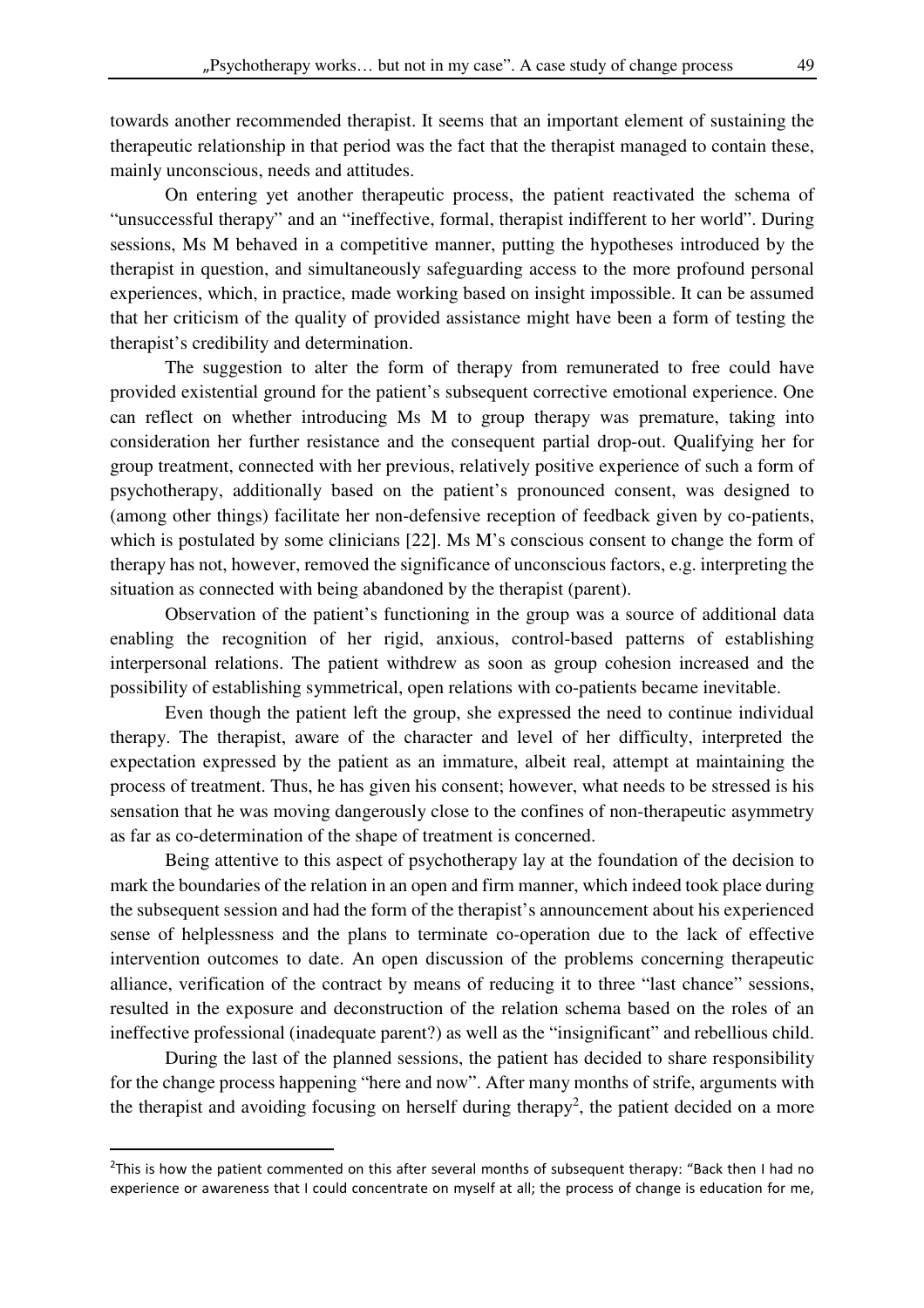profound, effective therapeutic work – in the first instance concentrating on reducing anxiety (including the fear of change). Experiential procedures (psychodrama) proved most supportive in the process as facilitators of the patient's free self-expression in symbolical space. They can be interpreted as a type of therapeutic provocation enabling familiarization with anxiety inducing experiences, and helpful in overcoming the impasse emerging in the therapeutic process [cf. 23]. As the treatment progressed, the patient kept undertaking bolder attempts at moving beyond the rigid behavioural patterns based on the compulsion to control her surroundings. The changes she managed to gradually introduce were grounded in the realistic experience of her own agency in gaining more access to the previously "muted" aspects of her own identity (e.g. sexual needs), including their introduction in the process of communicating with others.

It can be assumed that the experience of safe emotional intimacy gained in the course of psychotherapy, which was connected with the patient's undertaken attempts at a more profound exposure as well as the therapist's transparent and non-directive style of intervention<sup>3</sup>, helped Ms M while trying to establish close relationships.

In the patient's assessment, the attentiveness of the therapist wassignificant in the process of improvement, especially when he examined the circumstances of the emergence of intensified OCD symptoms which remained unexplored in previously attempted forms of psychotherapy. This, in her own words, has "won" her trust. Ms M has also pointed out the supportive aspects of the therapist's attitude, who, in her opinion: "conducted a dialogue with the patient, not sticking strictly to one route". At the same time, the patient felt that the therapist "has never avoided discussing the so-called everyday life", instead of being focused only on symptoms and psychopathological mechanisms<sup>4</sup>. It can be also supposed that the treatment based on the trust in Ms M's intuitive knowledge of the conditions necessary for change, contributed to the modification of the improvement obstructing belief, namely that as a result of psychotherapy she would "lose herself" and become someone else. In the course of therapy, the patient was relieved to discover that she is "recognizable in the change" and that she remains her own self.

The decision to participate in group therapy again gave the patient an additional space, this time brought to effective use, to confront the strategies of managing competitiveness and the ambivalence concerning one's motivation to protect oneself and relate with others. As the patient put it later: "Having experienced intensified symptoms of depression and going through an impasse after I've joined group therapy for the second time – I have begun to explore my

l

too; learning that I am important and that focusing on oneself is an obligation one has towards themselves. I associated concentrating on myself with something negative. Today I can take pleasure in focusing on myself, being closer to my own needs and being supportive to myself (I am still learning)".

 $3$ The therapist always tried to provide such working conditions for the patient that would facilitate freedom of self-expression; he would give feedback in the form of suppositions and encourage the patient to practice an open-minded reflection on her life experiences. The patient kept a journal for the whole duration of psychotherapy.

<sup>&</sup>lt;sup>4</sup>Reflecting on the process of her own change, the patient stated, among other things: "Previous therapists would >manically< question me about my family and I was so far removed from myself I had no strength to talk about family. And you, by letting me take care of what was at the core of my life back then and what I was building my self-esteem on, you allowed me to construct myself in a way (discover/notice/come close to myself)".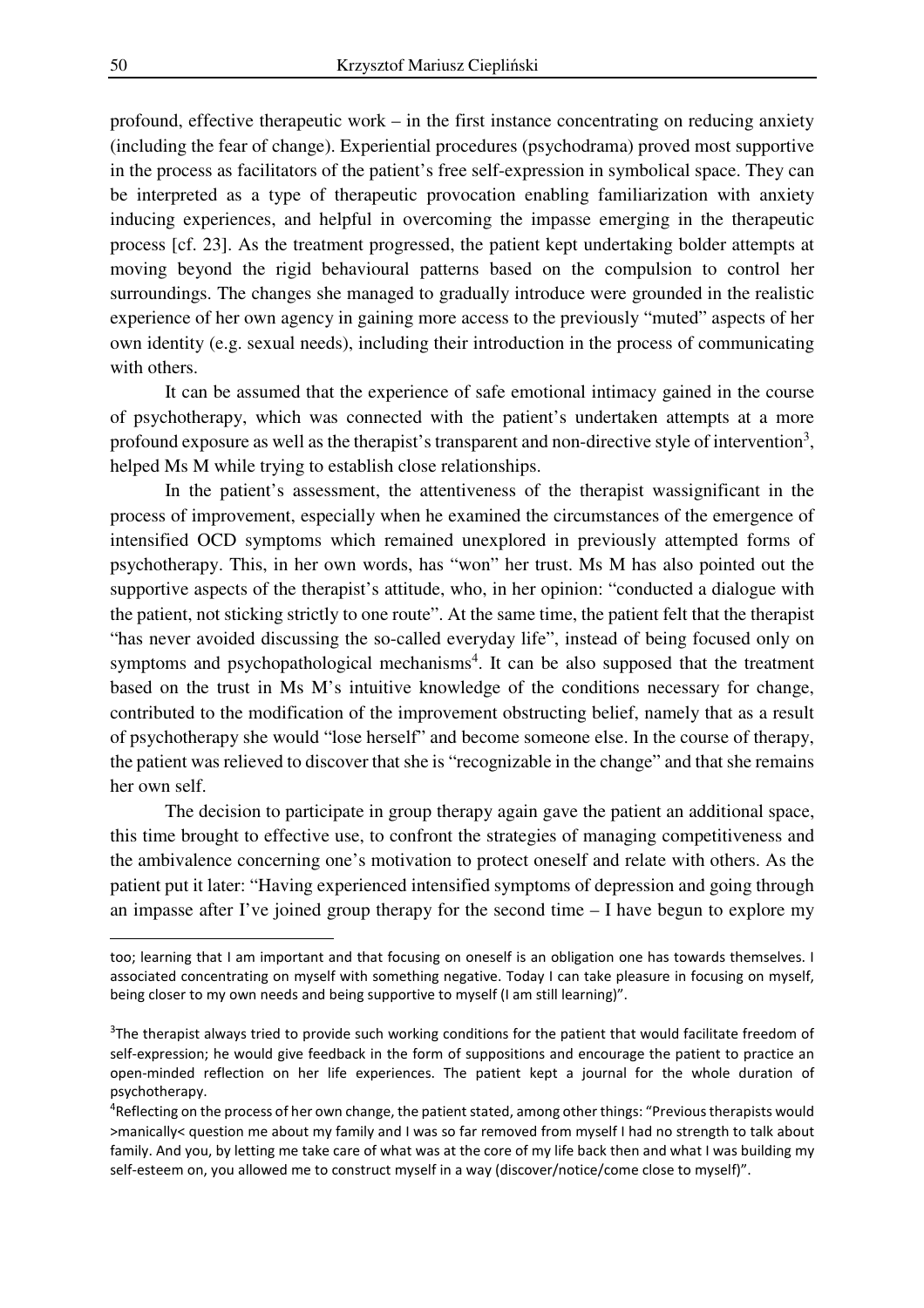existing friendships anew and started to care for them. I also allowed myself to make use of my friends' help. Before, even though my friends have approached me with help/initiative, I wanted to just make it on my own above all else".

The last stage of Ms M's psychotherapy was based on interventions which consistently strengthened her agency and self-trust. The therapist "cheered" her changes, simultaneously providing consultation regarding her independent attempts at looking for and trying out new strategies for solving personal problems.

Among the many factors determining the process of change depicted above, the evolution of the form and sense of agency in the patient is definitely worth mentioning. At first, Ms M experienced her own subjectivity in a form reduced to contestation, rebellion and anxietydriven withdrawal from the intimate relations with her surroundings, which were compensated by an obsessive need for control. In the subsequent stage of psychotherapy, the patient had a chance to experience her own strength and efficacy as far as influencing an important object – the therapist – was concerned. Frequent confirmation of the patient's rights, emphasised by the therapist, the possibility to co-define the character of mutual relations, as well as sharing responsibility for the process of change, resulted in the formation of a specific groundwork for the symbolical "play space" — as Winnicott expressed it [24] — thanks to which the patient was able to experiment with new patterns of interaction with her surroundings in a creative way.

In the next stages of psychotherapy the patient expanded and consolidated the new schema of experiencing herself as a person having an influence, facing challenges, recognizing her own potential and limitations. The process resulted in the patient gaining an increased level of distance towards herself and her surroundings, which was directly connected with the development of tolerance, respect and kindness towards her own person. It additionally promoted newly discovered feeling of being competent enough to take responsibility for her own life.

#### **Conclusion**

 The course of treatment presented above, as well as its exploration, is rooted in the integrative psychotherapeutic approach, which is a combination of change with the effects of the learning processes, additionally stimulated by the therapeutic situation. The above paradigm was applied in the existential approach, according to which the therapist provides help taking into account the subjective potential of the patient.

In the discussed therapeutic process – facing a serious risk of the replication of the patient's previous, negative therapeutic experience – the therapist decided to include interventions facilitating the conditions that enabled her to gain and increase the experience of subjectivity and agency. These included: enabling the patient to have a significant (though limited) influence on the conditions and course of psychotherapy, introducing a dialogical style of communication during sessions, expressing understanding for the patient's difficulties (including asking for help), as well as providing a clearly defined form of therapeutic relation, with attention both to clinical and everyday aspects of her life experiences and, finally, adjusting treatment to particular stages of the therapeutic process. All of these procedures, enhanced with techniques deriving from Morenian psychodrama, proved crucial for the effectiveness of the treatment introduced.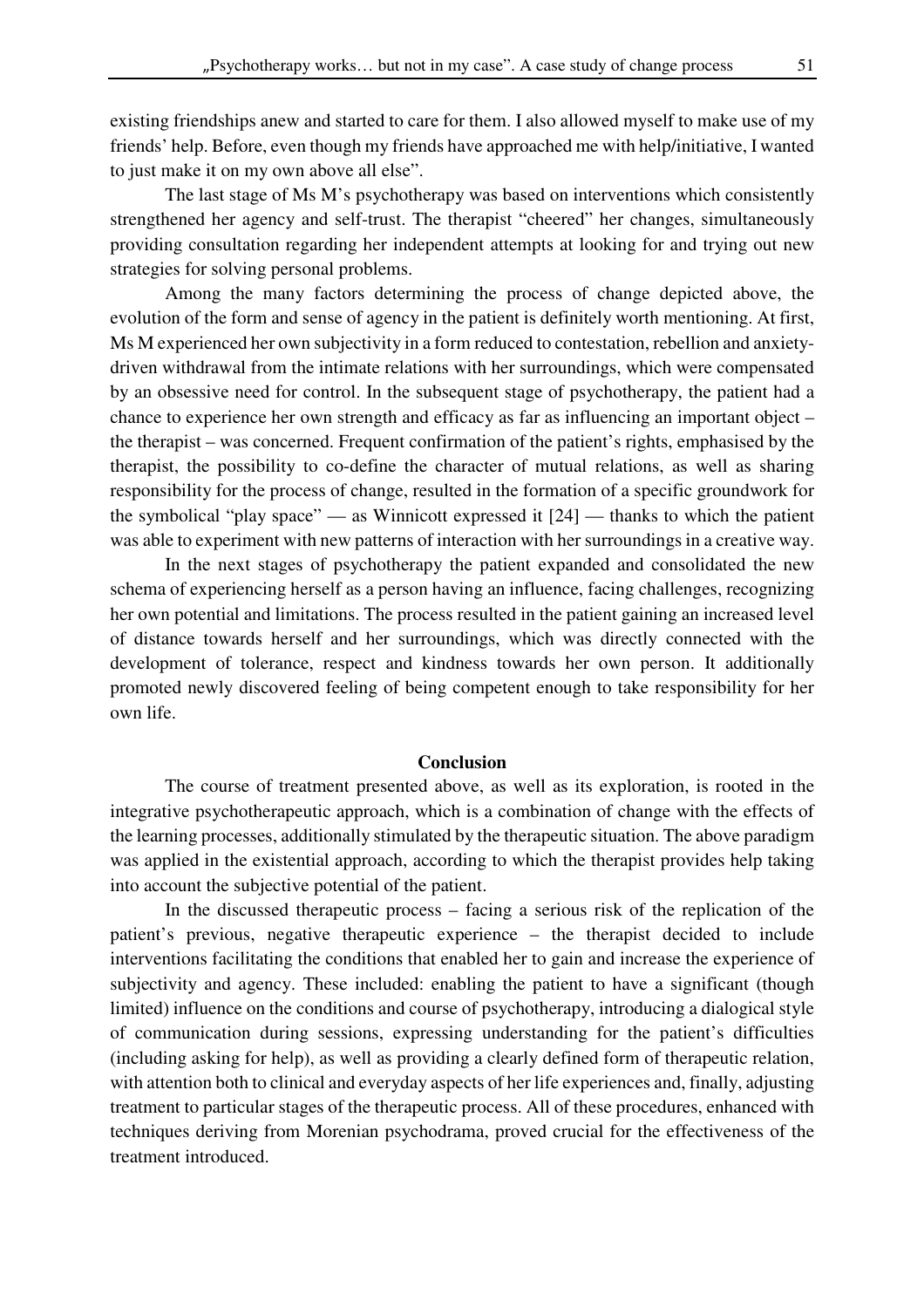The above findings are concurrent with the observations of Bohart [21] who deems the following procedures helpful in the process of subjectivity activation in a patient: creating an empathetic environment during sessions; having a constructive, exchange-based dialogue with the patient; introducing structured activities which allow patients to explore the conflicting aspects of their subjective experience in a secure way.

The therapeutic change which emerged in the case of Ms M can be interpreted from various theoretical facets, pointing to different types of mechanisms and conditioning. The obvious option is to provide a description from the psychodynamic perspective, which would be to a great degree based on the analysis of the character and quality of change within the patient's defence mechanisms. Among them, one might point to: the tendency to stabilize anxiety by means of an intensified control of the relationship with the environment; affect isolation; intellectualization; denial; reaction formation as well as repression of past traumaoriented content. A thing worth mentioning also is the passive-aggressive transference relationship with the therapist characterized by competing for power. Additionally, the patient manifested an intense fear of being controlled (which she demonstrated in the form of difficulties concerning complying with the framework of the therapeutic contract, as well as her fear of therapy-induced change interpreted as enforced, reductive and occurring against her will). Therapeutic interventions including attentiveness, patience and concessive attitude manifested by the therapist were the most probable reasons of the reduced self-defence pressure, decreased tension and embarrassment connected with the incapability of meeting the overly high self-expectations additionally projected on the therapist. The patient needed both time and subsequent experiences to modify her punitive, self-deprecating attitude. Even though Ms M "let the therapist down" on several occasions, he was consistently interested in providing treatment. The sequence of introduced therapeutic procedures has most likely given the patient an experience different from the previous forms of exercising influence – going beyond the schema of manipulating the object towards a dialogical relationship with the significant Other.

In spite of the fact that none of the logotherapeutic interventions proposed by V. E. Frankl were used (in a strictly formal sense) in the above therapeutic process, the change achieved can be most certainly interpreted in the light of the approach elaborated by this renowned Viennese psychiatrist. In the course of psychotherapy the patient experienced internal processes which can be explained with the categories essential to the logotherapeutic procedures of dereflection and paradoxical intention [19]. She focused on developing the previously ignored positive aspects of her personal life, intentionally approaching anxiously suppressed sexual experiences and open relationships with others. Many of the therapeutic interventions, pivotal for the change process discussed above, stem directly from logo- and nootheoretical theses on the fundamental significance of the patient's capability for selfdistancing and self-transcendence [25].

Another interpretative possibility in the described case of change is to refer to the concept of spontaneity and creativity elaborated by the founder of psychodrama – Jacob L. Moreno [26]. The patient began therapy imprisoned in a cultural conserve. Initially, her selfexpression was reduced to compulsive repetition of the previous, ineffective forms of relating both to herself and her surroundings. Unconventional interventions introduced by the therapist to meet the patient's needs might have been crucial for her change stimulation. They were aimed at overcoming resistance by means of a "warm-up" – in psychodramatic terms. They assumed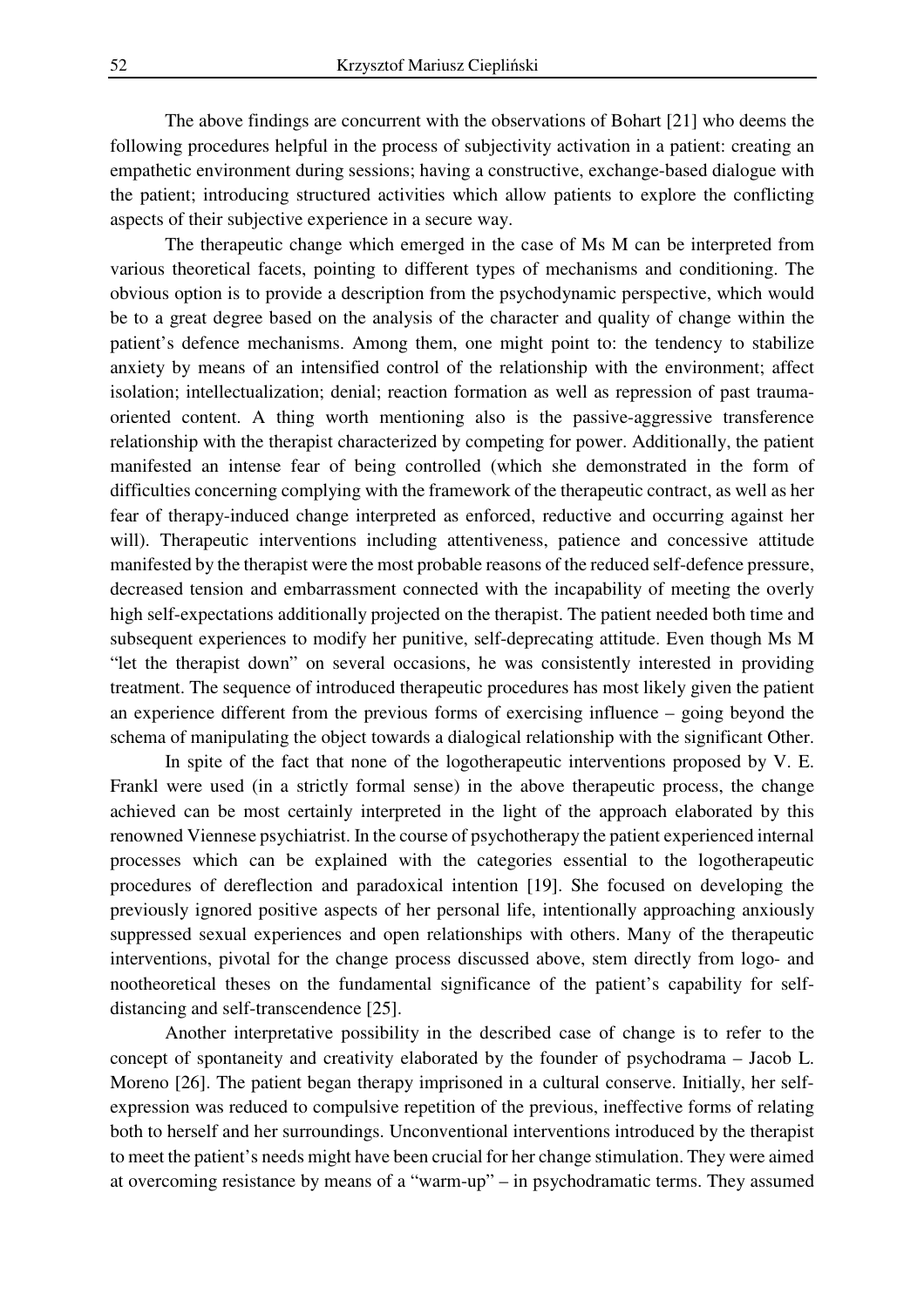providing space for spontaneity, experiencing oneself in the state of free activity (status nascendi), and appreciating personal and life creativity manifested by the patient [27]. Engagement-inducing procedures allowed Ms M to effectively bypass blocks resulting from her inclination for exaggerated verbalization, rationalization and experience concealment.

The analysis of the change occurring in the patient in terms of the transtheoretical approach proposed by James Prochaska and John Norcross [28] allows one to indicate, among other things, the significance of consciousness raising, self- and environmental re-evaluation, catharsis, processes connected with an increased freedom of choice-making (choosing, selfliberation, social liberation) as well as the therapeutic relationship.

A separate, equally important issue to be considered are the reasons for the low effectiveness of the earlier therapeutic interventions – originating both from the patient's and the therapist's actions. For obvious reasons, they would be difficult to identify *ex post*. However, one can assume that conflicts with the therapist, conspicuous in the change process described above, might also have dominated the previous therapeutic attempts, making the development of therapeutic alliance impossible. In the patient's opinion none of the previous therapists (with the exception of one) were able to provide conditions allowing her to "relate" in a therapeutic situation. This factor might have been connected with the strength of Ms M's transference reactions. Subsequent therapists were given in the role of bad mother, symbolically deserving punishment for not being tender, attentive and caring enough, or the roles of overly restrictive fathers. On the other hand, some of them, at least, might have been too dependent on the label of "a difficult, not promising patient" – which undoubtedly would have negatively affected their perception of the therapeutic situation, sense of competence, and future treatment effectiveness. One of the defences against the discomfort connected with the looming therapeutic failure might consist of hiding behind the mask of a "technical expert", a measure taken additionally to protect the therapist from the effort of facing the rigid, passive-aggressive and anankastic communication patterns manifested by the patient.

The above-presented clinical data provides arguments sufficient to support the stance of the practical usefulness of therapeutic anthropology, which treats the patient as a subject of change, rather than an object of its influence. Anthropology of this nature is a postulate of existential psychology and psychotherapy and the significance of this paradigm in the course of constructing an effective psychotherapeutic relationship is judged obvious by many researchers and therapists who are its representatives [29].

The therapist who notices and appreciates the patient's subjectivity, for instance in the context of their agency, the right to choose or their intuitive knowledge of which directions or conditions should be taken into consideration in the process of introducing constructive change, gains an additional tool for greatly increasing treatment effectiveness and preventing therapeutic failure. Of course, this might be of special significance in the case of patients experiencing persistent difficulties in the course of psychotherapy. Therefore, the above-raised issue should, and without question, be explored further in the future.

(Translated by Monika Metlerska-Colerick)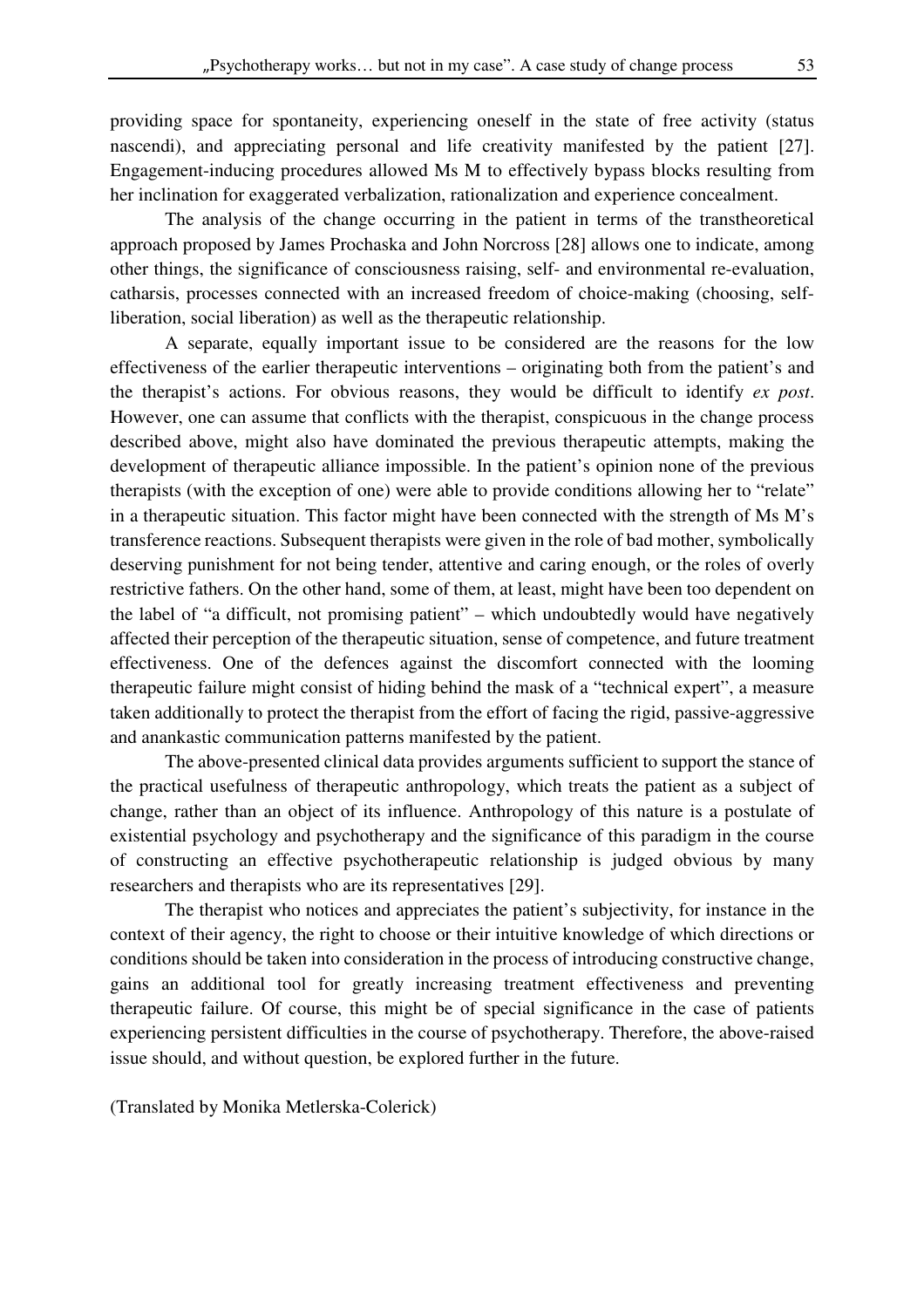## **References**

- 1. Cooper M. Efektywność psychoterapii i poradnictwa psychologicznego. Wyniki badań i praktyka kliniczna. Warszawa: IPZ PTP; 2010.
- 2. Czabała J. Czynniki leczące w psychoterapii. Wydanie nowe. Warszawa: Wydawnictwo Naukowe PWN; 2006.
- 3. Kazdin AE. Evidence-based treatment and practice: new opportunities to bridge clinical research and practice, enhance the knowledge base and improve patient care. Am. Psychol. 2008; 63: 146–159.
- 4. Lambert MJ. The efficacy and effectiveness of psychotherapy. In: Lambert MJ, ed. Bergin and Garfield's handbook of psychotherapy and behavior change. New Jersey: John Wiley & Sons, Inc.; 2013, p. 169–218.
- 5. Rakowska J. Skuteczność psychoterapii. Warszawa: Scholar; 2005.
- 6. Lambert MJ. integration of methods for preventing treatment failure into routine practice: why & how clinicians need to change aspects of routine care. Keynote presented at the Third International Conference on Integration in Psychotherapy; 2017 June 4, Warszawa; Poland.
- 7. Norcross JC, ed. Psychotherapy relationships that work (2nd ed.). New York: Oxford University Press; 2011.
- 8. Norcross JC. What works for whom? Evidence-based responsiveness. Keynote presented at the Third International Conference on Integration in Psychotherapy; 2017 June 2, Warszawa, Poland.
- 9. Shimokawa K, Lambert MJ, Smart D. enhancing treatment outcome of patients at risk of treatment failure: meta-analytic & mega-analytic review of a Psychotherapy Quality Assurance Program. J. Cons. Clin. Psychol. 2010; 78: 298–311
- 10. Stricker G, Gold J. red. Studia przypadków psychoterapii. Integracyjne przykłady pracy wybitnych psychoterapeutów. Warszawa: Instytut Psychologii Zdrowia PTP; 2010.
- 11. Ciepliński K. Wskazania, zasady i możliwości korzystania z pomocy psychoterapeutycznej. Roczniki Nauk o Rodzinie 2010; 2(57): 95–108.
- 12. Bohart AC, Wade AM. The Client in psychotherapy. In: Lambert MJ, ed. Bergin and Garfield's handbook of psychotherapy and behavior change. New Jersey: John Wiley & Sons, Inc.; 2013, p. 219–257.
- 13. Ciepliński K. Existenciálne aspekty integrálnej psychoterapeutickej praxe. [Egzystencjalne aspekty integralnej praktyki psychoterapeutycznej], In: Nanistova E, Fotta P, ed. Existenciálne významné hodnoty v osobnom, spoločenskom a kultúrnom kontexte. Trnava: Trnavska universita; 2010, p. 238–248.
- 14. Frankl VE. Homo patiens, Warszawa: Instytut Wydawniczy PAX; 1998.
- 15. Frankl VE. Człowiek w poszukiwaniu sensu. Warszawa: Wydawnictwo Czarna Owca; 2009.
- 16. Popielski K. Wprowadzenie. "Wymiar ludzki" znaczące odkrycie we współczesnej psychologii. In: Popielski K, ed. Człowiek — pytanie otwarte. Lublin: RW KUL; 1987, p. 7–24.
- 17. Popielski K. Człowiek: egzystencja podmiotowo-osobowa. In: Popielski K, ed. Człowiek — Wartości — Sens. Lublin: RW KUL; 1996, p. 25–47.
- 18. Lukas E. Empiryczna walidacja logoterapii. In: Popielski K, ed. Człowiek pytanie otwarte. Lublin: RW KUL; 1987, p. 207–236.
- 19. Frankl, VE. Wola sensu. Warszawa: Wyd. Czarna Owca; 2010.